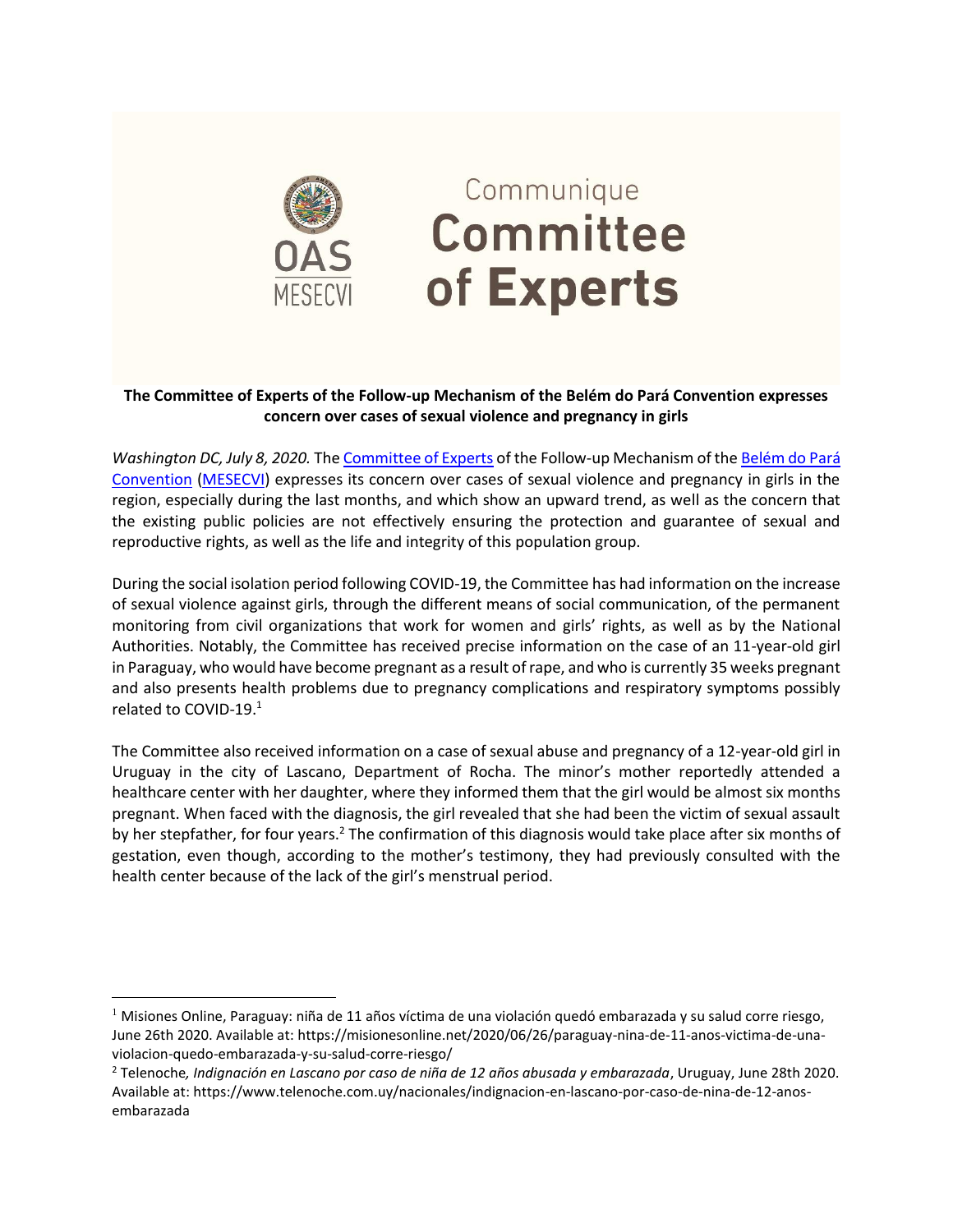Another similar case was reported in Colombia on June 21st when a Dokabu indigenous girl was allegedly kidnapped and raped by seven army soldiers<sup>3</sup>. The minor would have been playing with other kids from the Santa Teresa community before going to collect fruit by herself, as was the custom. The men would have seen the girl and taken her to an isolated place where they would have sexually abused her.

In the Declaration on Violence against Women, Girls and Adolescents and their Sexual and Reproductive Rights, the Committee of Experts stated "that sexual and reproductive rights are part of the catalogue of human rights that are protected and defended by the universal and inter-American human rights systems," and that therefore States must guarantee and protect these rights.<sup>4</sup> These rights include "the right not to be subjected to torture or ill-treatment, the right of all couples and individuals to decide freely and responsibly the number, spacing, and timing of their children and to have the information and means to do so and the right to make decisions concerning reproduction free of discrimination, coercion and violence and therefore to be free from sexual violence."<sup>5</sup>

In the same report, the CEVI declared that "children of pregnant girls are two to seven times more likely to have low birth weight; the effects on girls can disrupt their health and growth; the cycle of poverty is perpetuated; school dropout increases; there is a greater risk that children suffer physical abuse, neglect or malnourishment<sup>6</sup>, and, generally, the right of girls to live free from violence and their right to grow and to be educated free from stereotyped patterns is directly affected."<sup>7</sup>

Given this, the Experts remind States of their obligation to adapt their structures, processes, and procedures to the Belém do Pará Convention, to guarantee the protection of girls and adolescents against gender violence, by preventing, investigating and punishing all violent acts against them, and responding to the victims, ensuring simple and effective access to justice that also provides comprehensive reparation.

In addition, the Committee requests States to identify how the confinement measures during the COVID-19 pandemic increase the risks of sexual abuse of minors, increase their vulnerability and risk of pregnancy, and generate the necessary steps to that violence and that vulnerability.

Finally, the Committee of Experts emphasizes that Colombia, Uruguay, and Paraguay have ratified and are part of the Convention on the Rights of the Child and the Belém do Pará Convention, and that in the CEVI Final Report on the Implementation of Recommendations, the Committee recommended Uruguay to "ensure that pregnancies of girls under 14 years of age be considered of high risk."<sup>8</sup>

<sup>3</sup> Semana, *¡Qué dolor!,* June 28th 2020. Available at: [https://www.semana.com/nacion/articulo/violacion-de-nina](https://www.semana.com/nacion/articulo/violacion-de-nina-embera-la-historia-del-crimen-y-habla-comandante-que-denuncio/682623)[embera-la-historia-del-crimen-y-habla-comandante-que-denuncio/682623](https://www.semana.com/nacion/articulo/violacion-de-nina-embera-la-historia-del-crimen-y-habla-comandante-que-denuncio/682623)

<sup>4</sup> OEA-MESECVI, *Declaration on Violence against Women, Girls and Adolescents and their Sexual and Reproductive Rights*, Montevideo, Uruguay, September 19th 2014. Available at: [http://www.oas.org/en/mesecvi/docs/CEVI11-](http://www.oas.org/en/mesecvi/docs/CEVI11-Declaration-EN.pdf) [Declaration-EN.pdf](http://www.oas.org/en/mesecvi/docs/CEVI11-Declaration-EN.pdf)

<sup>5</sup> OEA-MESECVI, *Declaration on Violence against Women, Girls and Adolescents and their Sexual and Reproductive Rights*, Montevideo, Uruguay, September 19th 2014. Available at: [http://www.oas.org/en/mesecvi/docs/CEVI11-](http://www.oas.org/en/mesecvi/docs/CEVI11-Declaration-EN.pdf) [Declaration-EN.pdf](http://www.oas.org/en/mesecvi/docs/CEVI11-Declaration-EN.pdf)

<sup>6</sup> UNFPA, 2016. State of the World Population 2016. Available at: https://www.unfpa.org/swop

<sup>7</sup> OEA-MESECVI, *Hemispheric Report on Child Pregnancy in the States Party to the Belém do Pará Convention*,

Washington, DC, 2016. Available at[: https://www.oas.org/en/mesecvi/docs/MESECVI-EmbarazoInfantil-EN.pdf](https://www.oas.org/en/mesecvi/docs/MESECVI-EmbarazoInfantil-EN.pdf) <sup>8</sup> OEA-MESECVI, *Uruguay Informe De Implementación De Las Recomendaciones Del Cevi Tercera Ronda*, Parr 77, Ciudad de Panamá, Panamá, August 24th 2017. Translated. Available at:

<https://www.oas.org/es/mesecvi/docs/FinalReport2017-Uruguay.pdf>